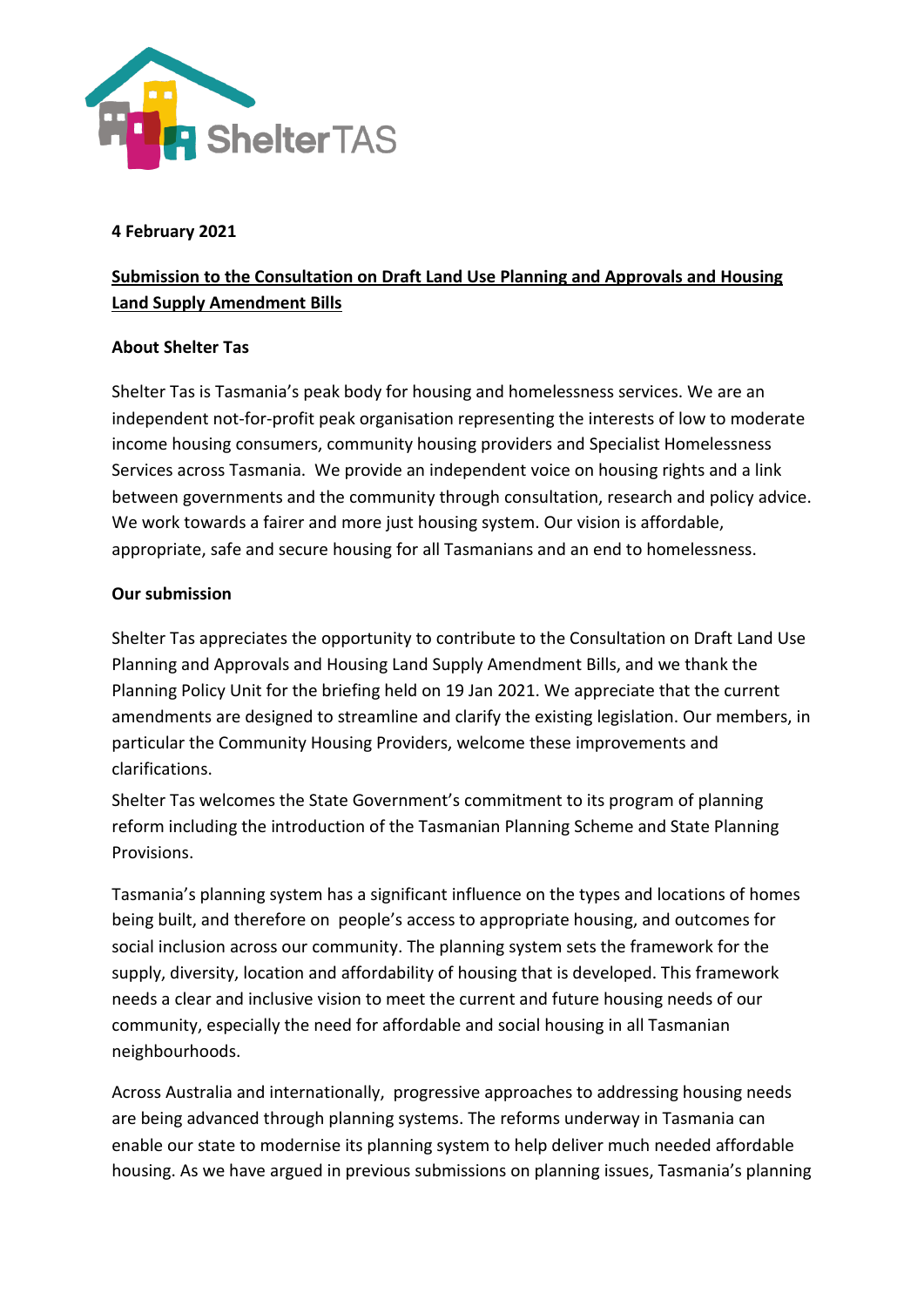system needs to include provision for housing diversity, social mix and housing affordability.<sup>[1](#page-1-0)</sup> Shelter Tas strongly urges the inclusion of affordable housing in the Scoping Paper on the Tasmanian Planning Policies announced by the Minister during Budget Estimates in November 2020.

Drawing from our earlier submissions, Shelter Tas recommends:

- Including clear and explicit objectives for social inclusion and housing diversity in the Land Use Planning and Approvals Act, 1993 (LUPAA) and throughout the State Planning System
- Including housing affordability as an explicit goal, purpose or object of the Tasmanian Planning System legislation. Alternatively, there could be a robust State Policy on housing diversity and affordability that is recognised and implemented through the LUPAA
- Disallowing the use of special clauses in new developments that seek to exclude people on low incomes or social payments, and
- Explicit support in state government planning legislation for Local governments attempting to promote the supply of affordable housing through their planning schemes.

Our previous submissions to the state budget process have also called for:

- An integrated approach to planning for the State's overall housing and settlement planning needs, taking into account population growth and economic development and
- The inclusion of affordable rental housing in the form of public and community housing in any government land released for residential development.

In summary, we recommend modernising the planning system so that it can more effectively play its part in alleviating the chronic shortage of affordable and social housing in all regions of Tasmania, and improving housing outcomes for all Tasmanians.

There is substantial evidence that Tasmania's housing shortage is now chronic, and the pressure is most acute at the affordable end of the market. Adding additional 'high value' properties or building or converting properties to be used for short stay and second home investments does not ameliorate the shortage of affordable rentals. Hobart's rental affordability is the worst among the nation's capitals, and the rest of the state areas are similarly unaffordable for low and moderate income earners.<sup>[2](#page-1-1)</sup>

<span id="page-1-0"></span><sup>1</sup> <https://sheltertas.org.au/resources/papers-and-reports-2/>2

<span id="page-1-1"></span>[https://www.sgsep.com.au/assets/main/Projects/SGS-Economics-and-Planning\\_RAI-2020-FINAL.pdf](https://www.sgsep.com.au/assets/main/Projects/SGS-Economics-and-Planning_RAI-2020-FINAL.pdf) For Tasmanian data, see p 54.